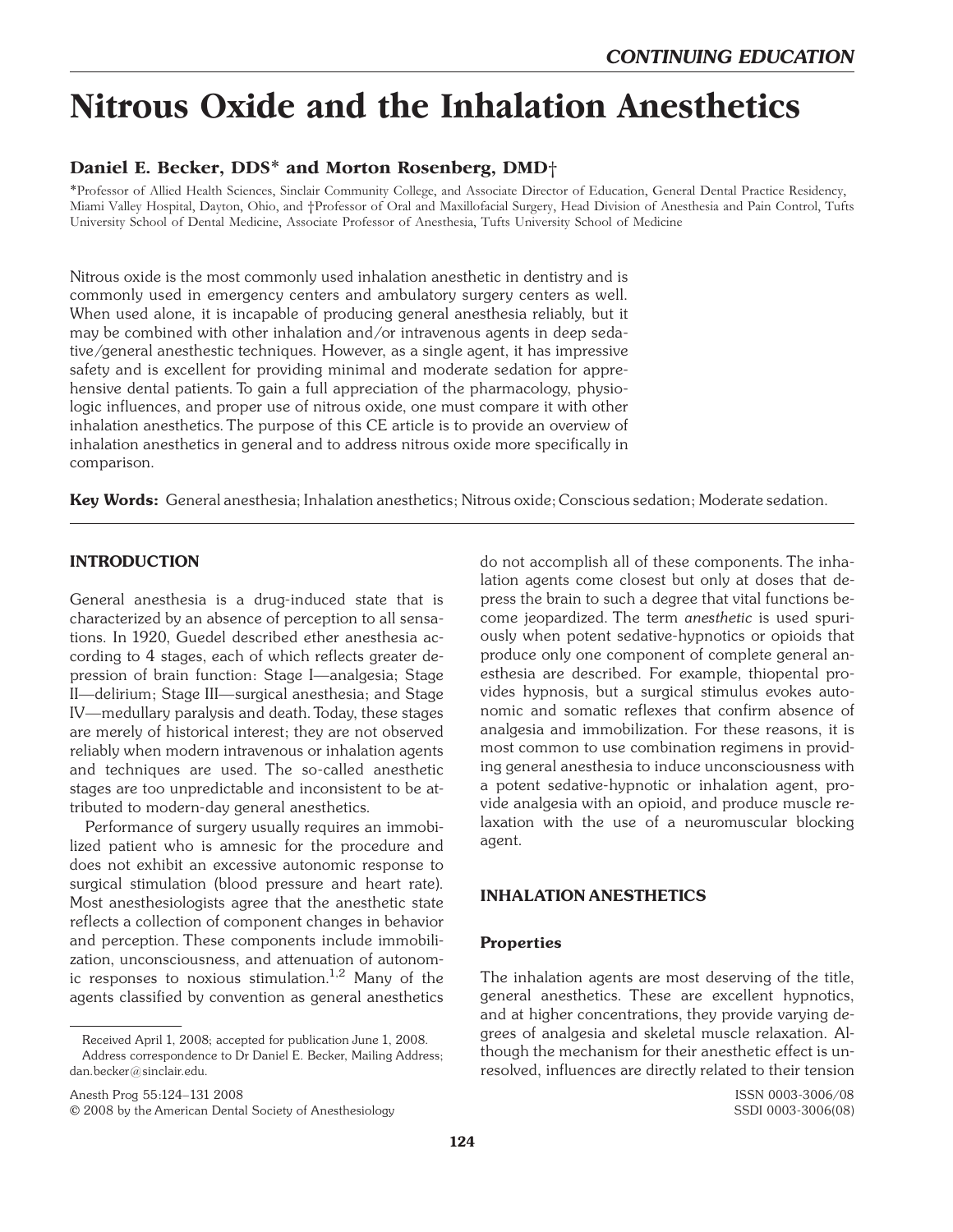Table 1. Comparisons of Selected Inhalation Anesthetics. Partition coefficients of gases reflect their degree of solubility in blood (Blood:Gas) and adipose tissue (Fat:Blood). Minimum alveolar concentration (MAC) is the percent required to provide anesthesia in 50% of patients and represents potency.

| Agent                | <b>Structure</b>                                                                                                                                                                                | <b>MAC</b> | Blood : Gas | Fat: Blood |
|----------------------|-------------------------------------------------------------------------------------------------------------------------------------------------------------------------------------------------|------------|-------------|------------|
| Nitrous Oxide        | $N = N$                                                                                                                                                                                         | 105        | 0.47        | 2.3        |
| Isoflurane (Forane)  | $\begin{array}{cccc}\n & F & H & F \\  & \ddots & \ddots & \ddots \\ H & -C & -O & -C & -C & -F\n\end{array}$<br>CI F                                                                           | 1.2        | 1.4         | 45         |
| Desflurane (Suprane) | $\begin{array}{cccccc} & & & & & & \text{H} & & \text{F} & & \\ & & & & & & \text{F} & & \\ \text{H} & & & & & \text{C} & & \text{C} & & \text{F} & \\ & & & & & \text{F} & & & \\ \end{array}$ | 6.0        | 0.42        | 27         |
| Sevoflurane (Ultane) | F<br>$F - C - F$<br>$H - C - O - C - H$<br>$H - F - C - F$<br>F                                                                                                                                 | 2.0        | 0.65        | 48         |

(partial pressure) in brain tissue. This follows an equilibration between tensions in the inspired gas, the alveoli, and arterial blood.

#### Uptake, Distribution, and Elimination

Unlike more common drug solutions, gases absorb and distribute as the result of pressure gradients and equilibrate when tensions of inspired gas equal those in alveoli, blood, and tissues. Gases that have low solubility in blood and adipose tissue will achieve tensions and equilibrate more rapidly. This tension in blood provides the driving force for inhalation agents to enter the brain, where their anesthetic action occurs.Values provided inTable 1 illustrate that nitrous oxide has very low solubility and therefore achieves equilibration most rapidly. For this reason, nitrous oxide has the fastest onset among inhalation agents (Figure 1).

This same principle applies to elimination of anesthetic gases, only in reverse. When administration of anesthetic gas is discontinued, alveolar tension is washed out, and equilibration proceeds from tissues to venous blood and to alveoli for expiration. Any elimination attributed to biotransformation is negligible for the most widely used agents. Therefore, inhalation anesthetics that have the lowest partition coefficients exhibit the most rapid onset and termination of effects, which renders them most suitable for cases that require intermittent alterations in anesthetic  $depth.<sup>1-3</sup>$ 

#### Minimum Alveolar Concentration

The dose of an inhaled anesthetic gas is expressed as its percent in the inspired mixture. In an effort to com-



Figure 1. Relative Onset of Effect. When gas tensions throughout body tissues equilibrate, the inspired gas tension  $(F<sub>I</sub>)$  will equal that in the alveoli  $(F<sub>A</sub>)$ . Notice from this graph that nitrous oxide achieves approximately 90% equilibration within 10 minutes. For each gas illustrated in this graph, the speed of onset correlates with partition coefficients provided in Table 1.

pare the relative potencies of anesthetic gases, anesthesiologists have accepted a measure known as MAC, or minimum alveolar concentration. This represents the percent or concentration of the gas at 1 atmosphere that renders 50% of patients unresponsive to a surgical stimulus. It is analogous to the ED-50 (effective dose for 50% of patients) expressed in milligrams for other drugs. Nitrous oxide is clearly the least potent of the anesthetic gases, having a MAC of 104. This was extrapolated from studies conducted in a hyperbaric chamber because its MAC cannot be achieved at normal atmospheric pressure. The MAC determinations for various agents are listed in Table 1 and were determined in patients who were 21 to 65 years of age. It is significant that many variables can alter the MAC in a given patient. Some of these are listed in Table 2.

Because MAC reflects an adequate dose for only 50% of patients, successful clinical anesthesia may require 0.5 to 2.0 MAC for individual patients. More than 90% of all patients become anesthetized following the administration of 1.3 MAC, $^{1,3}$  and presumably, 1.5 to 2.0 MAC is required to ensure anesthesia in all patients. Furthermore, the doses of anesthetic gases are generally additive; 0.5 MAC of a single agent added to 0.5 MAC of another provides 1 MAC. Based on this principle, and given the influence of other CNS depressants on MAC, anesthesia providers often administer anesthesia using single inhaled anesthetics or mixtures that equal 0.8 to 1.2 MAC, in combination with other central nervous system depressants such as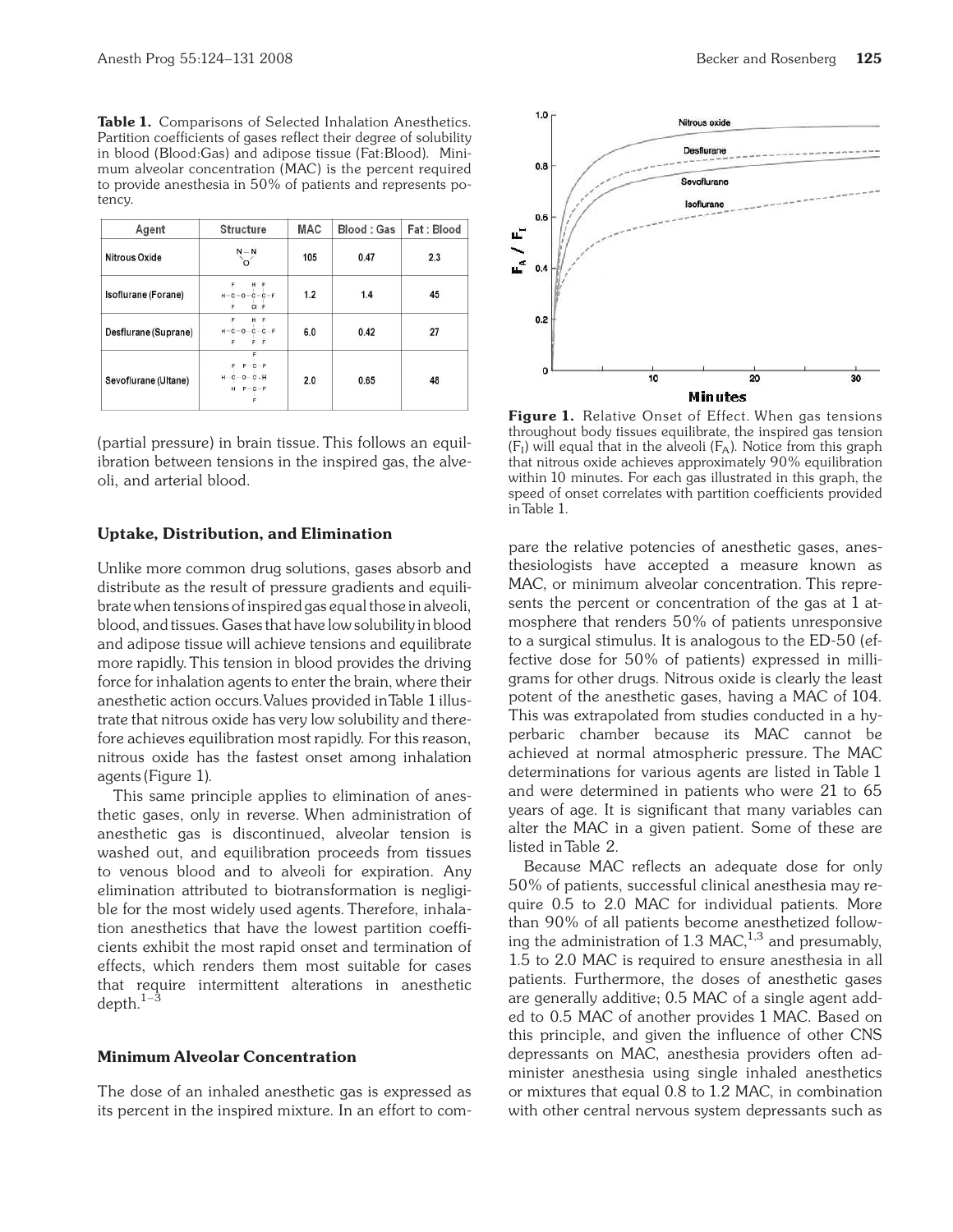| Factors That Increase MAC | Factors That Decrease MAC                          |  |
|---------------------------|----------------------------------------------------|--|
| Fever                     | Hypothermia                                        |  |
| CNS stimulants            | CNS depressants, including acute alcohol ingestion |  |
| Decreasing age            | Increasing age                                     |  |
| Chronic alcoholism        | Severe hypercapnia ( $PaCO2$ >90)                  |  |
|                           | Severe hypoxemia ( $PaO2 < 40$ )                   |  |
|                           | Severe anemia (Hct $\langle 10\% \rangle$          |  |

Table 2. Exemplary Factors That Alter MAC\*

CNS indicates central nervous system; Hct, hematocrit; MAC, minimum alveolar concentration; PaCO<sub>2</sub>, partial pressure of carbon dioxide; and  $PaO<sub>2</sub>$ , partial pressure of oxygen.

intravenous sedatives and opioids. For example, administering a mixture of 52% nitrous oxide with 2% sevoflurane will provide 1.5 MAC, which could equal as much as 2 MAC if combined with opioids and sedatives.

Finally, it must be emphasized that MAC is a measure of the dose response for an inhalation agent in producing anesthesia. Incremental increases in MAC do not predict with any precision the influence on respiratory or cardiovascular function. For example, 0.5 MAC of an inhalation agent does not necessarily produce half the influence on blood pressure that is produced by 1.0 MAC.

#### Systemic Influences

At equipotent concentrations (MAC), anesthetic efficacy is identical regardless of the agent or mixture selected. The influence of these agents and mixtures on the lungs, heart, and circulation, as well as less apparent action on other organs, is similar qualitatively but differs in terms of intensity and specific parameters targeted. Side effects always accompany use of general anesthesia, and accurate knowledge of these properties is required for safe management of the patient. Data comparing the influences of inhalation anesthetics were obtained from healthy volunteers and vary among patients who have preexisting medical conditions, especially of the respiratory, cardiac, hepatic, and renal systems, or who are taking medications that may interact with inhalation anesthetics.

#### Respiratory Effects

All inhalation agents are respiratory depressants, and their influence on ventilatory response to hypoxemia is greater than that for hypercapnia. Concentrations  $<$ 0.5 MAC have minimal influence on hypercapnic drive, but the dose response becomes more significant at higher concentrations, leading to apnea at concen-

trations of 1.5 to 2.0 MAC. In contrast, however, as little as 0.1 MAC produces a 50% to 70% reduction in ventilatory response to hypoxemia.4,5

All inhalation agents share a tendency to increase respiratory rate but decrease tidal volume. Their net influence on minute ventilation is reflected as the degree of hypercapnia that occurs during administration. Nitrous oxide is distinguished from other agents in that it does not reduce net ventilation<sup>3,6</sup> (Table 3).

In addition to their effects on central respiratory centers (hypercapnic drive) and carotid bodies (hypoxemic drive), inhalation anesthetics have varied effects on the respiratory tract. Most notable is their ability to relax bronchial smooth muscle; isoflurane and sevoflurane are most effective in this regard.<sup>3</sup> They are not so effective as to replace beta $2$ -agonists as emergency bronchodilators, but they are useful agents for providing general anesthesia to patients who have a history of asthma or reactive COPD. Nitrous oxide has no efficacy in this regard. $3,6$ 

## Cardiovascular Effects

Inhalation anesthetics produce a dose- dependent reduction in mean arterial pressure (MAP). Again, nitrous oxide is the exception<sup>3,7,8</sup> (see Table 3). Agents differ in terms of the specific physiologic parameter that they target, for example, heart rate, myocardial contractility, and systemic vascular resistance (SVR). Isoflurane, desflurane, and sevoflurane increase heart

Table 3. Respiratory and Cardiovascular Influences<sup>3</sup>

|                                           | Nitrous<br>Oxide  |                     | Isoflurane Desflurane Sevoflurane |
|-------------------------------------------|-------------------|---------------------|-----------------------------------|
| Blood<br>pressure                         | $\leftrightarrow$ |                     |                                   |
| Heart rate<br>Tidal volume<br>Respiratory | $\leftrightarrow$ | $\leftrightarrow$ 1 | $\leftrightarrow$                 |
| rate<br>Net ventilation                   |                   |                     |                                   |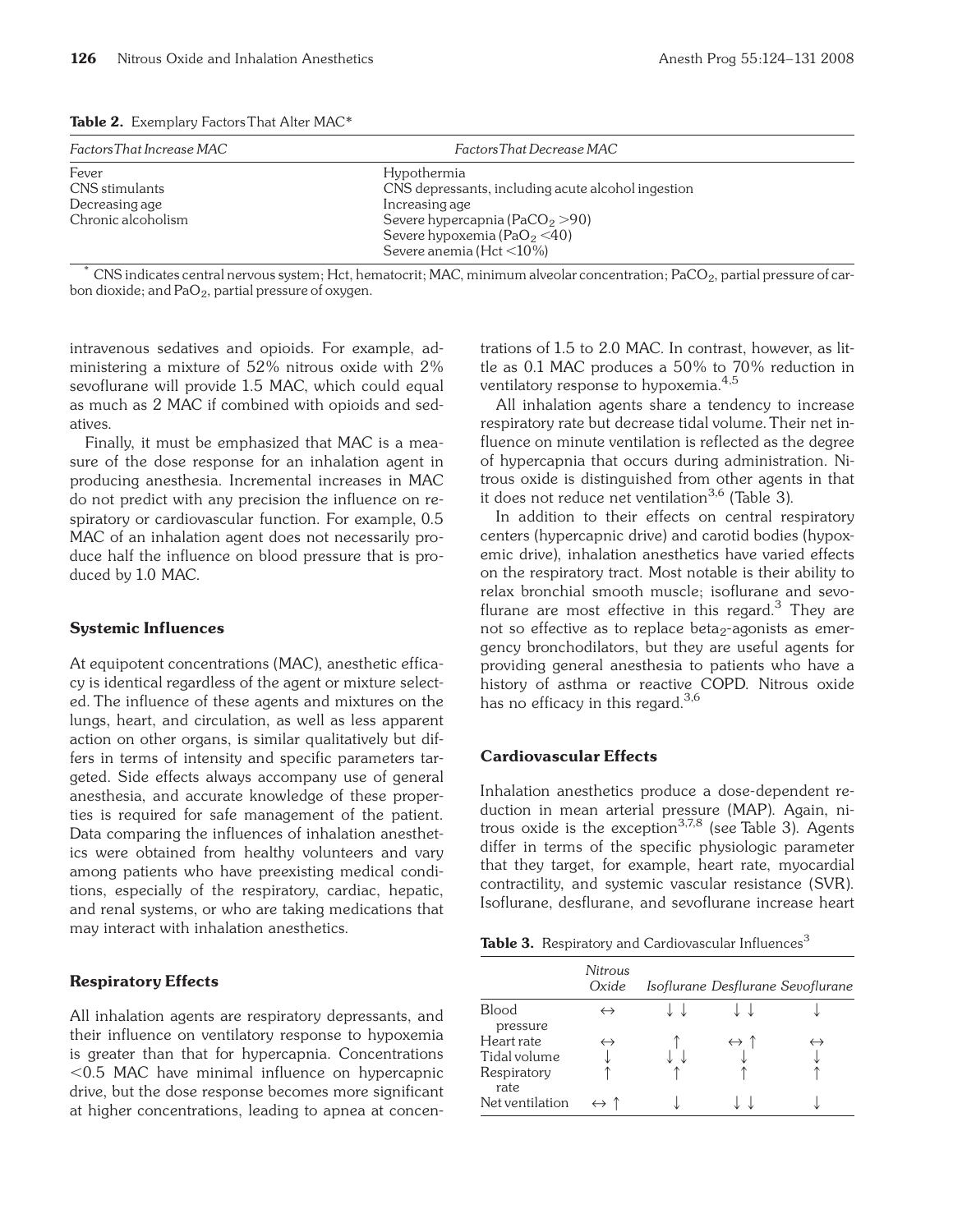rate and decrease systemic vascular resistance but have little influence on cardiac output because their influences on myocardial contractility are minimal.

#### Skeletal Muscle Effects

Inhalation anesthetics have varying influences on relaxation of skeletal muscle tone—one of the requirements of successful anesthesia for many types of surgery. Isoflurane, desflurane, and sevoflurane provide considerable skeletal muscle relaxation, but nitrous oxide has no effect. Their influence on skeletal muscle can be detrimental. Malignant hyperthermia is a hypermetabolic disorder of skeletal muscle that can be triggered by succinylcholine and most inhalation anesthetics.<sup>3</sup> Although susceptibility is largely heritable, variants of classic malignant hyperthermia have been reported in individuals without genetic predisposition. Neither nitrous oxide nor any of the amide local anesthetics has been associated with this disorder, and in fact, they have been listed as nontriggering.

#### NITROUS OXIDE

General principles of inhalation anesthetics have been reviewed here, and we now turn our attention to specifics regarding nitrous oxide. Nitrous oxide is an inorganic inhalation agent that is colorless, odorless to sweet-smelling, and nonirritating to the tissues. It is nonflammable but will support combustion.

The uptake and distribution of an anesthetic gas to brain tissue is largely dependent on its partition coefficients. For this reason, nitrous oxide has the most rapid onset of the inhalation agents (see Table 1). It is transported in blood as free gas; it does not combine with hemoglobin, and it does not undergo biotransformation. Elimination occurs by expiration in a manner that is precisely the reverse of uptake and distribution, and its low solubility allows nitrous oxide to be removed rapidly.

Nitrous oxide has low potency (MAC  $= 104$ ), but its impressive record of safety allows use of sub-MAC concentrations that are ideal in allaying apprehension and anxiety regarding injections of local anesthetics and treatment in general. In fact, many consider nitrous oxide an inert, benign gas that has little if any influence on vital physiologic functions. This observation is not entirely flawed, especially with doses typically provided by dental sedation units (0.1 to 0.5 MAC). Respiratory and cardiovascular functions are minimally influenced, especially when compared with changes produced by more potent agents. However,



Figure 2. Concentration Delivered Versus That Reaching Alveoli. The concentration of nitrous oxide delivered by the typical dental machine is drastically reduced when compared with the concentration that actually reaches the patient. (Adapted from Sher et al<sup>9</sup>)

caution is advised because this analysis fails to address considerations when nitrous oxide is combined with other anesthetics, sedatives, or opioids. These agents not only lower the MAC for nitrous oxide but work synergistically in depressing respiratory and cardiovascular function.

Although 50% of patients require more than 1 MAC for surgical anesthesia, some patients are anesthetized at lower concentrations. Furthermore, the MAC of a particular anesthetic gas is often lower in small children, the elderly, and the medically compromised. Also, MAC is lowered by concomitant administration of other CNS depressants such as opioids and sedatives. For example, a 20 kg pediatric patient premedicated with a sedative and an opioid may require only 60% to 70% nitrous oxide to achieve MAC.

#### Concentration Delivered

It must be appreciated that the concentration of nitrous oxide that leaves the typical dental unit, and therefore its partial pressure, is not identical to that inspired or that reaching the alveoli. Equipment leakage such as through poorly fitted nasal masks, dead space, mouth breathing, and the ventilatory status of the patient are some of the factors that account for the discrepancy. Even though machine settings may indicate up to 70% nitrous oxide, the actual concentration delivered to alveoli is unlikely to exceed  $30\%$  to  $50\%$  (Figure 2).<sup>9</sup> In other words, it is unlikely that one can deliver greater than 0.3 to 0.5 MAC with the use of typical dental nitrous oxide units. For this reason, one must use caution when extrapolating data derived from medical studies in which nitrous oxide was delivered by full mask or through an endotracheal tube.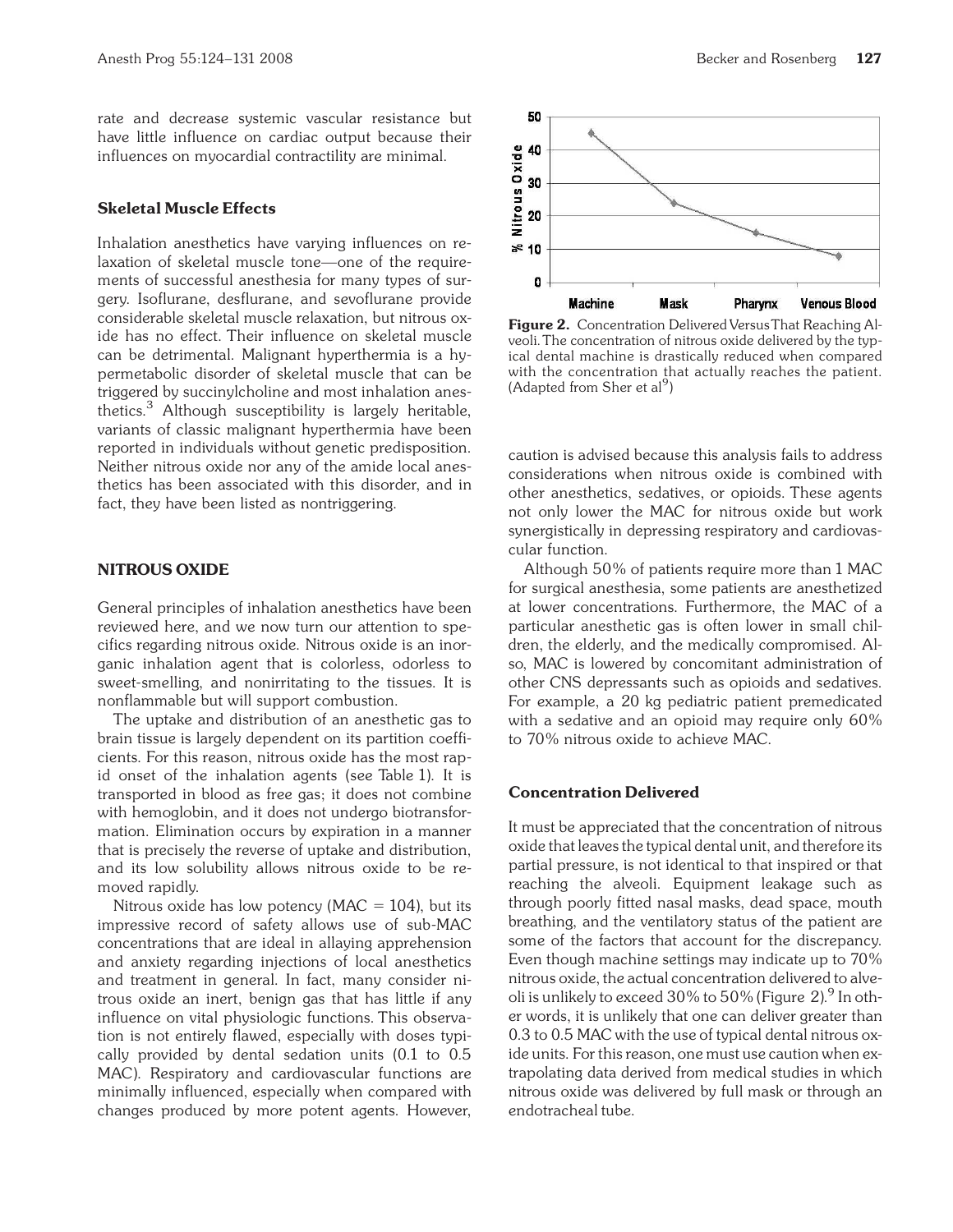## Transfer to Gas-Filled Spaces

The blood:gas partition coefficient of nitrous oxide is 0.46, which is more than 30 times greater than that of nitrogen (0.014). When a patient's inspired gas mixture is switched from air containing approximately 78% nitrogen to an anesthetic mixture containing 70% nitrous oxide, the nitrous oxide will enter gasfilled spaces more than 30 times faster than nitrogen can exit the space. As a result, the volume or pressure within such a space will increase.<sup>3</sup> Although lower concentrations (30% to 50%) of nitrous oxide are used for sedation, it enters gas-filled spaces more rapidly than nitrogen can exit. Gas volume and pressure can become dangerously high within an obstructed bowel, pneumothorax, or the middle ear if patency of the eustachian tube is compromised by inflammation. Rupture of the tympanic membrane is possible during administration of nitrous oxide, and negative pressure may develop following discontinuation, leading to serous otitis possibly contributing to postoperative nausea and vomiting.<sup>3,10</sup> Pain also may be experienced when nitrous oxide is administered to patients with a sinusitis. Expansion of gas bubbles in the eye following retinal surgery may lead to severe consequences. Other anesthetic gases are administered in such low concentrations that their partial pressures do not lead to the preferential transfer observed with nitrous oxide.

#### Diffusion Hypoxia

When inhalation of high concentrations of nitrous oxide is discontinued, high partial pressure in blood transfers nitrous oxide to the alveoli rapidly. This dilutes the partial pressure of oxygen in the alveoli and may lead to hypoxemia. For this reason, it is conventional practice to provide the patient with 100% oxygen during the first few minutes following discontinuation of nitrous oxide. This concern is more theoretical than clinical, however. Hypoxemia is significant for only a matter of minutes and has been documented only when high concentrations ( $>70\%$ ) have been delivered by full mask or by endotracheal tube.<sup>11</sup> These conditions cannot be met with the use of conventional dental nitrous oxide machines with nasal masks, and any tendency for diffusion hypoxia is trivial.<sup>12</sup> Nevertheless, providing 100% oxygen toward the end of a dental appointment has other benefits and is advocated. This allows discontinuation while providing a waning placebo influence, and it allows expired nitrous oxide to enter the scavenging apparatus of the machine, which is sound environmental practice.

#### Analgesic and Anesthetic Action

The mechanism by which anesthetic gases produce general anesthesia is unknown. The leading theory suggests that they bind to proteins within neuronal membranes and somehow modify ion fluxes and subsequent synaptic transmission. $^{1,3}$ 

Unlike other anesthetics, nitrous oxide produces a mild analgesic effect at subanesthetic concentrations. The mechanism for this effect most likely involves an interaction with the endogenous opioid system because it is abolished by administration of the opioid antagonist, naloxone. The strongest evidence is that nitrous oxide stimulates release of enkephalins, which bind to opioid receptors that trigger descending noradrenergic pathways.13 The most common estimate of analgesic efficacy suggests that 30% nitrous oxide delivered by full mask is equivalent to 10 to 15 mg morphine.14 This interaction with the endogenous opioid system may account in part for abuse potential attributed to nitrous oxide.

## Respiratory Effects

All anesthetic gases increase respiratory rate and diminish tidal volume. Unlike other agents, however, the increase in rate produced by nitrous oxide may actually provide a net increase in minute ventilation (see Table 3). $6$  Therefore, when used alone for mild to moderate sedation, nitrous oxide does not depress ventilation. However, when it is combined with sedatives or opioids that depress ventilation, a more pronounced and clinically important depression may result.

Similar to other inhalation agents, nitrous oxide produces a dose- dependent depression of ventilatory drive with greater influence on the ventilatory response to hypoxemia than to hypercapnia. As little as 0.1 MAC nitrous oxide can depress hypoxemic drive by 50%.<sup>4,5</sup> This is to say that if respiratory depression occurs, nitrous oxide obtunds the body's normal response to lowered oxygen tension rather than to elevated carbon dioxide tension. Because patients who have significant chronic obstructive pulmonary disease rely almost entirely on hypoxemic drive, some authorities suggest that nitrous oxide should be avoided in these patients. Reasons cited include not only its depression of hypoxemic drive, but also, because high oxygen concentrations are delivered with nitrous oxide, its use may remove the stimulus for hypoxemic drive. However, if the principles of moderate sedation are followed, the patient can always be instructed to breathe more deeply.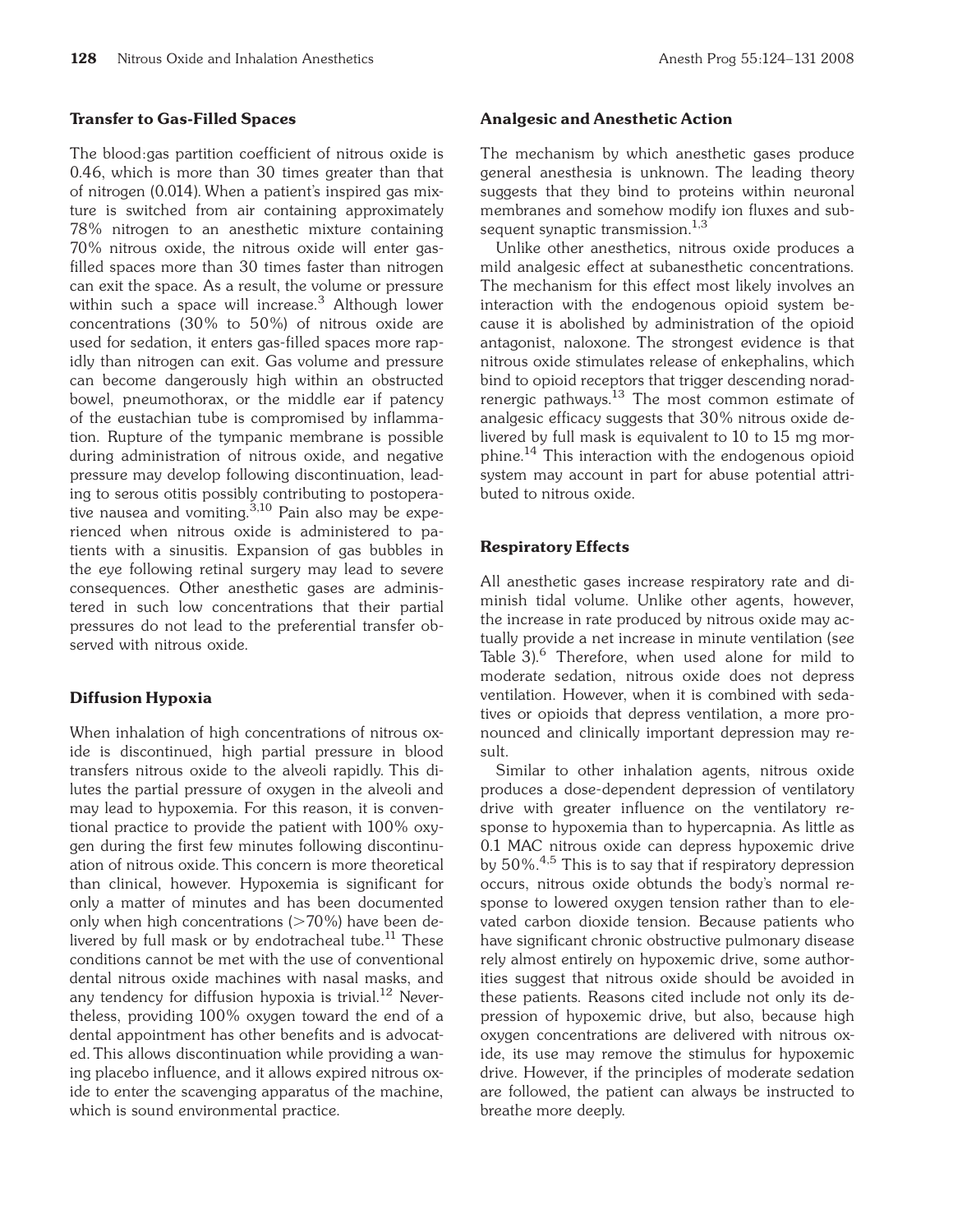## Cardiovascular Effects

Nitrous oxide mildly depresses myocardial contractility, but this is offset by its ability to activate sympathetic activity. In both normal patients and those with coronary artery disease, subanesthetic concentrations of nitrous oxide (0.1 to 0.5 MAC) have little influence on cardiac output, stroke volume, and heart rate. At higher concentrations, nitrous oxide actually increases these variables, while volatile agents have the opposite influence.15 Any depressant influences of nitrous oxide are overshadowed by its augmentation of sympathetic tone, but this introduces the need for one word of caution. Opioids depress sympathetic outflow, and when combined with nitrous oxide, depressant influences of nitrous oxide on myocardium could be unmasked.14,16 This may be significant for patients who are compromised by significant degrees of heart failure.

Arterial blood pressure remains stable in patients who receive subanesthetic concentrations of nitrous oxide. Nitrous oxide increases venous tone, leading to increased venous return to the heart, $15$  and this likely contributes to the stable cardiovascular function observed with nitrous oxide. It is notable that this influence of nitrous oxide on venous tone is exploited at times to facilitate venous access during difficult venipuncture.

## Chronic Toxicity

Nitrous oxide has been implicated in the adverse effects on health seen in those individuals who are chronically exposed to trace amounts of the drug. These adversities include infertility, spontaneous abortion, blood dyscrasias, and neurologic deficits. These concerns pertain only to chronic exposure; it is presumed that healthy surgical patients could receive nitrous oxide without harm.

Nitrous oxide irreversibly oxidizes the cobalt atom of vitamin  $B_{12}$  and thereby reduces the activity of  $B_{12}$ -dependent enzymes such as methionine and thymidylate synthetases. This appears to be the likely mechanism for toxicity because these enzymes are vital in the synthesis of myelin and nucleic acids. The minimum concentration and duration of exposure at which this influence becomes significant are unsettled, however. Megaloblastic changes in bone marrow are observed following exposure to anesthetic concentrations for 24 hours, and agranulocytosis is apparent after 4 days of exposure.17 Animal studies that used intermittent exposure to trace amounts of various anesthetic gases have failed to reveal any harmful reproductive effects.<sup>18</sup> It is generally accepted that proper use of scavenging devices while nitrous oxide is provided to patients in the dental setting eliminates any significant risk. One must be cognizant, however, that proper use of scavenging equipment is only one of several methods used to reduce environmental nitrous oxide concentrations. Other considerations include, but are not limited to, the following: (1) Set maximum vacuum settings per manufacturer instructions; (2) check all fittings for leaks (soapy water is an effective and inexpensive diagnostic agent); (3) ensure that there is adequate operatory ventilation and air circulation (air exchange rates above 10/hr recommended); (4) the exhaust system for vacuum suction should vent to outside of the building; (5) always use appropriate gas flow and ensure proper mask fit; (6) minimize patient conversation; and (7) as the procedure nears completion, terminate nitrous oxide flow and administer 100% oxygen for 3 to 5 minutes before removing the nasal hood from the patient.

## Contraindications

With its long history of safety in medicine and dentistry, nitrous oxide sedation can be used safely for almost all patients routinely treated in the ambulatory dental setting. In fact, it could be argued that nitrous oxide is the safest of all the modalities available for sedation in dentistry. However, similar to any other pharmacologic agent, nitrous oxide may not be suitable for all patients. It is very important to carefully review the medical history of a patient and to consider the small number of situations in which nitrous oxide sedation may be contraindicated or may at least pose a relative contraindication.

Clearly, inability to use a nasal mask is an absolute contraindication to the use of nitrous oxide. Generally, such patients fall into one of two categories: those who cannot inhale adequately through the nose because of anatomic and/or disease-induced nasopharyngeal obstructions, and those who cannot tolerate and sustain placement of the nasal mask because of psychological and/or cognitive disturbances. Examples include severely phobic, cognitively impaired, or uncooperative pediatric patients, as well as those who present with deviated septum, nasal polyps, upper respiratory infection, allergic rhinitis, and severe sinusitis. In this latter regard, any compromise in patency of the eustachian tube may lead to pressure increases within the middle ear, as was explained previously in this article. In fact, it has been suggested that any recent surgery of the ear presents a contraindication for nitrous oxide.10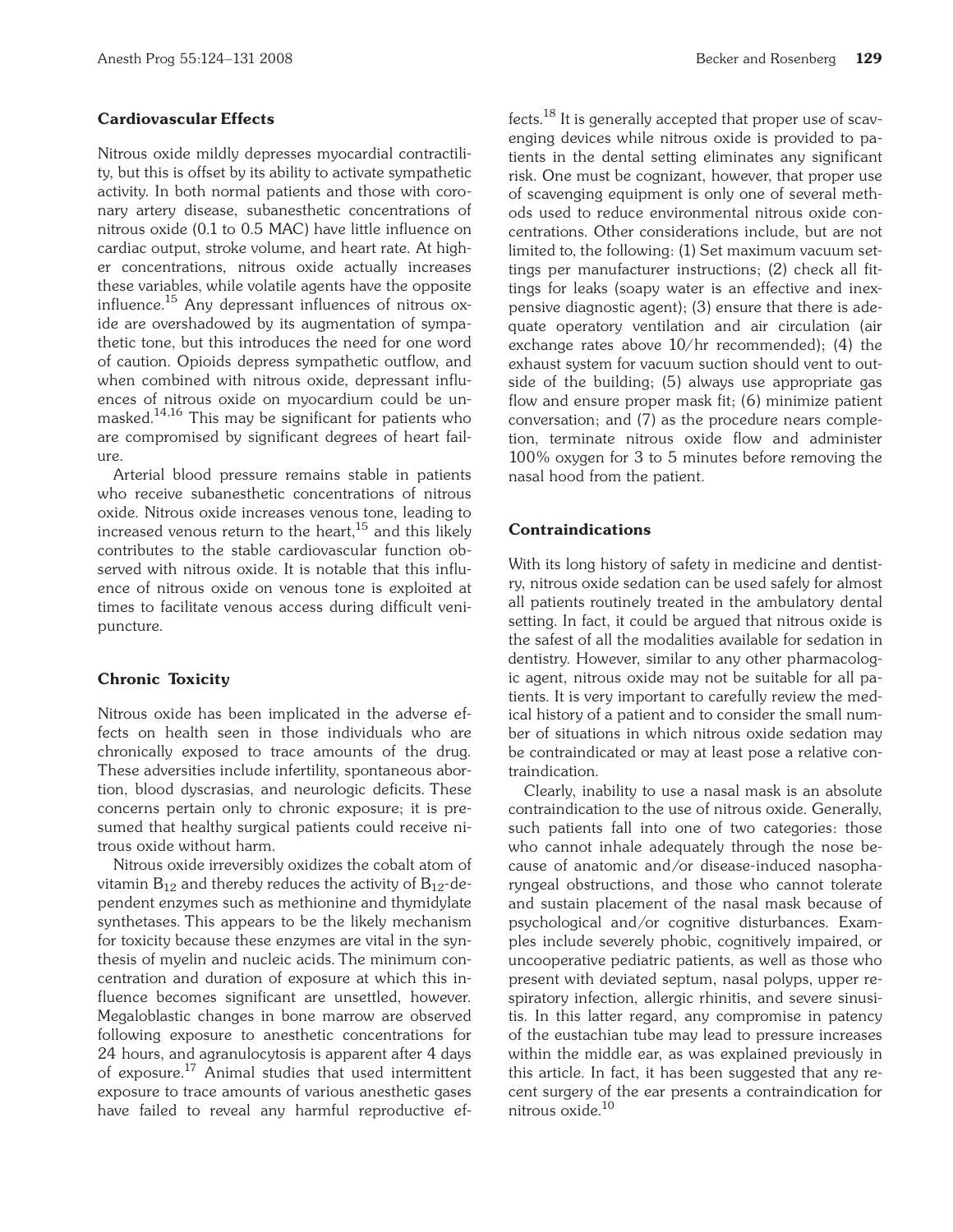Although nitrous oxide has been used successfully in patients with diagnosed personality and psychiatric disorders, it should be used cautiously when those diagnosed with schizophrenia or bipolar disorder are treated. These patients are treated with many psychotropic agents, and the use of nitrous oxide may further alter disposition, leading to results that are highly unpredictable. Medical consultation is strongly encouraged for these patients.

The question of nitrous oxide use in pregnant patients is complicated by opinions based on concerns related to adverse effects associated with chronic exposure. These issues were addressed previously and warrant the use of scavenging devices to protect the health care provider. The issue under consideration, however, is the use of nitrous oxide sedation during a single appointment. Clearly, all elective dental treatment should be avoided during pregnancy, especially during the first trimester. However, urgent dental care frequently is required for patients who are pregnant. Under these circumstances, it is not unusual for the patient to be anxious and fearful, often extremely so. For these patients, apprehension should be allayed by using the safest agents available, and nitrous oxide fulfills this requirement. $19,20$  For ethical reasons, prospective studies cannot address this issue, but retrospective studies of nearly 6000 general anesthetics in pregnant patients failed to reveal any adverse outcomes for patient or fetus. $21-23$  Virtually all these anesthetics included nitrous oxide. For the pregnant patient who is apprehensive and requires urgent dental care, nitrous oxide should be regarded as the sedation agent of choice. Any evidence of complication during pregnancy certainly warrants consultation with the patient's obstetrician.

#### REFERENCES

1. Evers AS, Crowde CM, Balser JR. General anesthetics. In: Brunton LL, Lazo JS, & Parker KL, eds. Goodman and Gilman's The Pharmacological Basis of Therapeutics. 11th ed. New York: McGraw-Hill; 2006.

2. Chung DC, Lam AM. Essentials of Anesthesiology. 3rd ed. Philadelphia: WB Saunders; 1997.

3. Morgan GE, Mikhail MS, Murray MJ. Clinical Anesthesiology. 4th ed. New York: Lange Medical Books/McGraw Hill; 2006.

4. Dahan A, van den Elsen MJ, Berkenbosch A, et al. Effects of subanesthetic halothane on the ventilatory responses to hypercapnia and acute hypoxia in healthy volunteers. Anesthesiology. 1994;80:727^738.

6. Eger EI. Respiratory effects of nitrous oxide. In: Eger EI, ed. Nitrous Oxide. New York: Elsevier; 1985.

7. Weiskopf RB, Cahalan MK, Eger EI II, et al. Cardiovascular actions of desflurane in normocarbic volunteers. Anesth Analg. 1991;73:143-156.

8. Eisele JH. Cardiovascular effects of nitrous oxide. In: Eger EI, ed. Nitrous Oxide. NewYork: Elsevier; 1985.

9. Sher AM, Braude BM, Cleaton-Jones PE, Moyes DG, Mallett J. Nitrous oxide sedation in dentistry: a comparison between Rotameter settings, pharyngeal concentrations and blood levels of nitrous oxide. Anaesthesia. 1984;39:236^ 239.

10. Munson ES. Complications of nitrous oxide anesthesia for ear surgery. Anesth Clin North Am. 1993;11:559^ 572.

11. Eger EI. Pharmacokinetics. In: Eger EI, ed. Nitrous Oxide. New York: Elsevier; 1985.

12. Quarnstrom FC, Milgrom P, Bishop MJ, DeRouen TA. Clinical study of diffusion hypoxia after nitrous oxide analgesia. Anesth Prog. 1991;38:21^23.

13. Zhang C, Davies MF, Guo TZ, Maze M. The analgesic action of nitrous oxide is dependent on the release of norepinephrine in the dorsal horn of the spinal cord. Anesthesiology. 1999;91:1401^1407.

14. Jastak JT, Donaldson D. Nitrous oxide. Anesth Prog. 1991;38:142^153.

15. Eisele JH. Cardiovascular effects of nitrous oxide. In: Eger EI, ed. Nitrous Oxide. NewYork: Elsevier; 1985.

16. Stanley TH, Liu WS. Cardiovascular effects of meperidine- $N_2O$  anesthesia before and after pancuronium. Anesth Analg. 1977;56:669-673.

17. Nunn JF. Clinical aspects of the interaction between nitrous oxide and vitamin  $B_{12}$ . Br J Anaesth. 1987;59:3-13.

18. Mazze RI, Fujinaga M, Rice SA, Harris SB, Baden JM. Reproductive and teratogenic effects of nitrous oxide, halothane, isoflurane, and enflurane in Sprague-Dawley rats. Anesthesiology. 1986;64:339-344.

19. Santos AC, Braveman FR, Finster M. Obstetric anesthesia. In: Barash PG, Cullen BF, & Stoelting RK, eds. Clinical Anesthesia. 5th ed. Philadelphia: Lippincott-Raven; 2006.

20. Rosen MA. Management of anesthesia for the pregnant surgical patient. Anesthesiology. 1999;91:1159-1163.

21. Mazze RI, Kallen B. Reproductive outcome after anesthesia and operation during pregnancy: a registry study of 5405 cases. Am J Obstet Gynecol. 1989;161:1178^1185.

22. Aldridge LM,Tunstall ME. Nitrous oxide and the fetus: a review and the results of a retrospective study of 175 cases of anaesthesia for insertion of Shirodkar suture. BrJ Anaesth. 1986;58:1348^1356.

23. Crawford JS, Lewis M. Nitrous oxide in early human pregnancy. Anaesthesia. 1986;41:900-905.